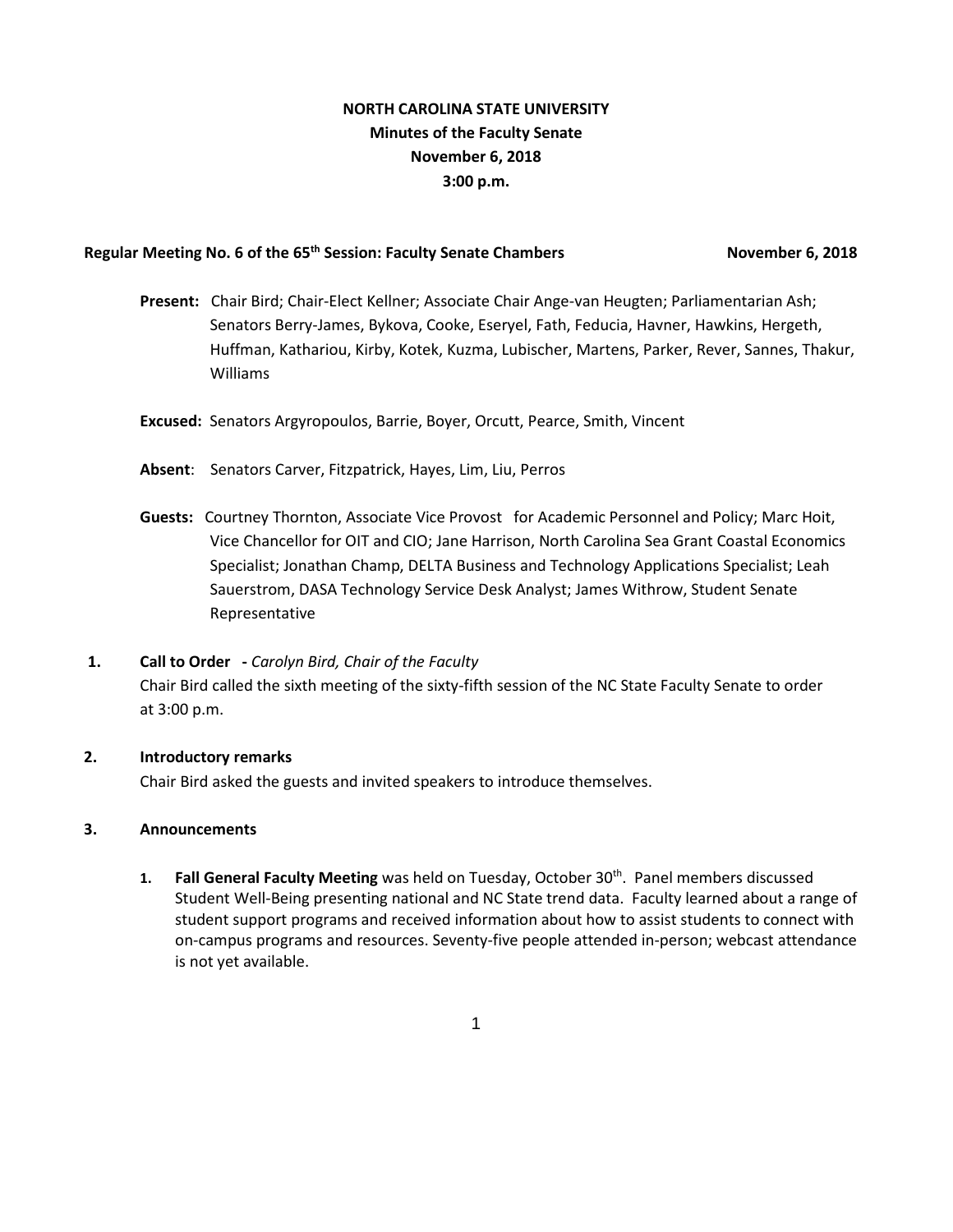**2. Spring General Faculty Meeting** will take place on Tuesday, March 5, 2019. Location to be determined.

# **4. Approval of the Minutes, Regular Meeting No. 5 of the 65th Session, October 23, 2018**  *Kimberly Ange-van Heugten, Associate Chair of the Faculty*

Associate Chair Ange-van Heugten called for a motion to approve the minutes for the fifth meeting of the 65th session of the NC State Faculty Senate. A motion and second were made and the minutes were unanimously approved, with noted grammatical corrections.

## **5. Provost's Remarks and Q/A**

*Warwick Arden, Provost and Executive Vice Chancellor and Provost*

Provost Arden brought greetings to the Faculty Senate and spoke about Red & White Week, which occurred the week of October 28th. He spoke specifically about the naming ceremony honoring Irwin Holmes and the significance of this event to campus. "Irwin Holmes was one of four African American students admitted to NC State in 1956, which was the first class of African American students." He continued, "Four years later, he graduated from Electrical Engineering here at the University." He added that in those days, the Electrical Engineering degree was 156 credits, so it was a rigorous program and very few people finished it in four years. "Not only that, but he was the first African American to play on an ACC team and the first to captain or co-captain and ACC team. He then went on to have a prestigious career, first with RCA, then with IBM. He participated in the development of the color television, all the way through to the generation of the computers that first ran and brought together the internet." He added that he had a remarkable career and is a remarkable man. Mr. Holmes was present for the dedication ceremony. Provost Arden encouraged the Senators to read a little more on Mr. Holmes and his legacy to the University.

Provost Arden reported that a Board of Governors meeting would occur this week and that he is hoping that a resolution on enrollment funding would result from the meeting. He added, "As you are aware, resources are being put aside in the office of State Budget Management so it will end up being a recommendation that comes from the Board of Governors to the Office of State Budget Management. Whether or not they will release those funds as recommended is yet to be called."

### **6. Paid Parental Leave**

Council on the Status of Women, Paid Parental Leave Working Group - *Jane Harrison, North Carolina Sea Grant Coastal Economics Specialist; Jonathan Champ, DELTA Business and Technology Applications Specialist; Leah Sauerstrom, DASA Technology Service Desk Analyst* The Committee on the Status of Women at NC State University has formulated and proposed a paid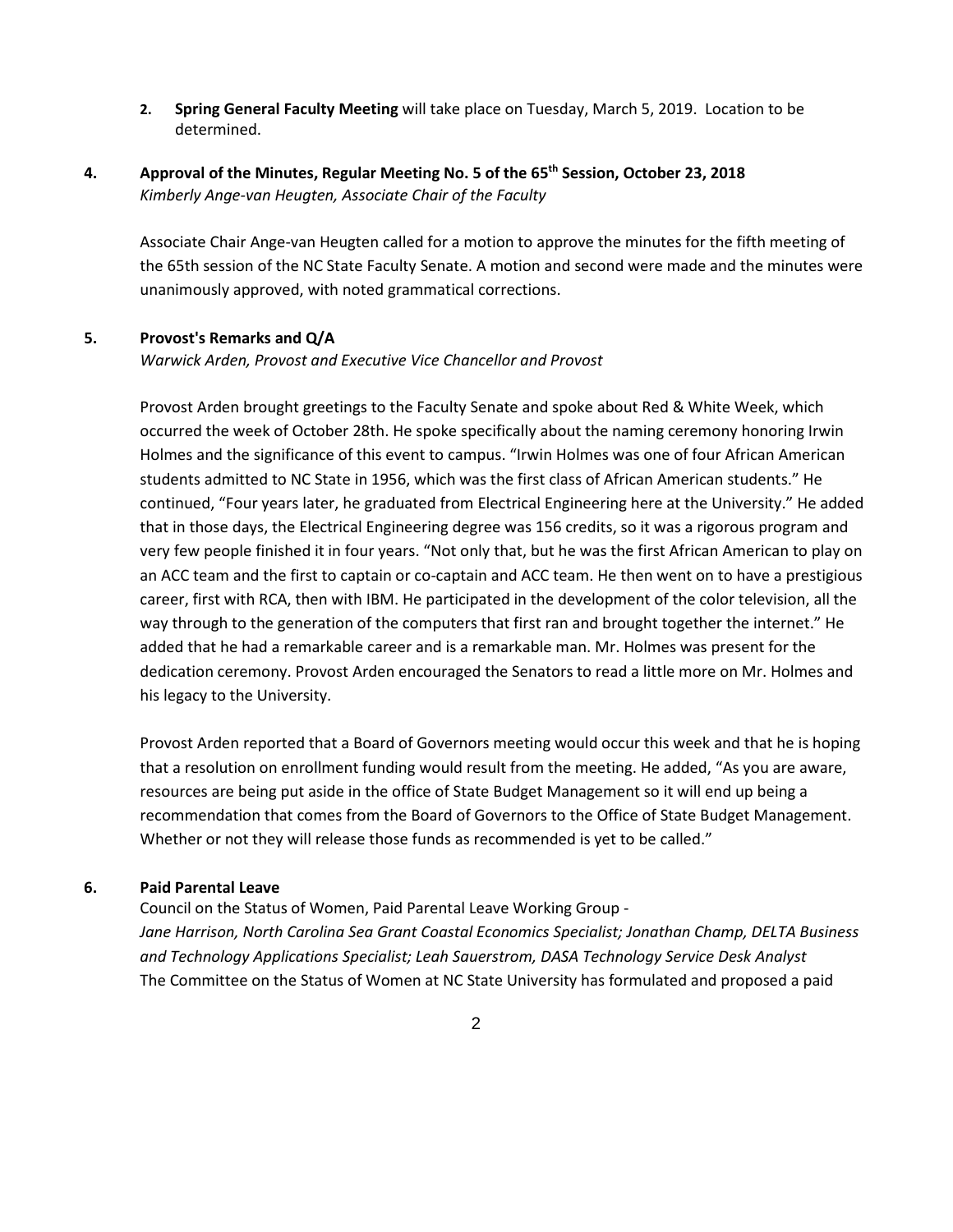parental leave policy. The discussion will allow the Committee to gain feedback on the policy and faculty-specific considerations and gather feedback on how to promote this policy among NC State University and UNC System leadership. Lastly, determine if and how the Faculty Senate can support the implementation of paid parental leave at all 17 UNC system schools.

Presentation can be viewed here:

[https://facultysenate.ncsu.edu/files/2018/11/Leave-Presentation\\_Faculty-Senate\\_11-06-18.pdf](https://facultysenate.ncsu.edu/files/2018/11/Leave-Presentation_Faculty-Senate_11-06-18.pdf)

## **Questions/Discussion**

*Senator Feducia:* Are other schools in the UNC system having these same discussions?

Ms. Harrison responded that they learned a lot when they went to speak to the UNC system staff and assembly, so there were a number of interested representatives from all the different institutions that are starting to think about this. "It kind of varies, depending on the size of the institution where they're at – there is a little bit of a mix of policies out there in the system – but that's where we kind of decided that the task force was what was needed to bring together players from the system. The interest is there, certainly from the staff side."

*Senator Berry-James:* Do you have any data on how much the policy change will cost NC State, for example? Like a cost-benefit analysis looking at the unpaid leave before and proposed?

Ms. Harrison responded that it really depends on how the policy is written. She stated that they have been waiting to do this kind of analysis until we have a more clear policy put together. We have our recommendations but really this has to be working in conjunction with Human Resources. She added that they can better do that kind of economic analysis. She added that when they presented to the system office this was one of the points of interest for them as well and they indicated that they could help provide some of the expertise once we're at that point and as we move forward.

*Senator Berry-James:* Do you know how many people had to use unpaid leave last year because of maternity or because of new children added to their family?

Mr. Champ responded that he thinks it was half a million dollars. "It's hard to balance exactly what that number would be but HR gave us the half a million dollar number." (NC State number)

Ms. Harrison added that in regard to how many people took unpaid leave, their group will have to double back with HR since it was difficult for them to parse that information out.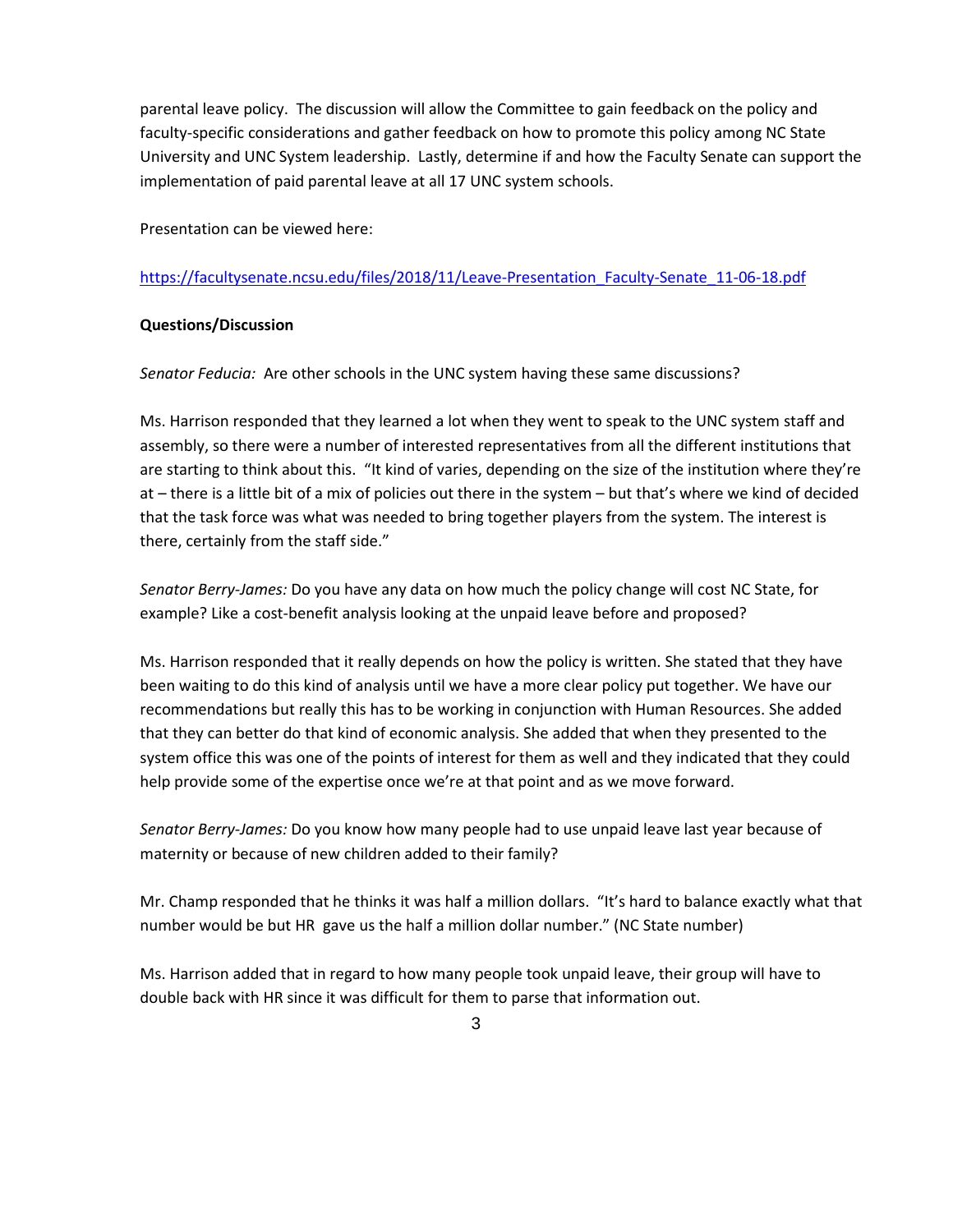*Senator Huffman:* We are always tied to the State of North Carolina system. Is there any movement to de-couple us or the University system from that?

Provost Arden responded that yes, there is often a movement at General Administration to have more independence from the state HR system, which is important for SHRA; for NHRA, we already have authority and the Board of Governors have authority over that. "Yes, for EHRA, there is a constant churn. I have not seen anything specifically this year coming along."

*Senator Williams:* Do you have any data on the frequency with which fathers use their accumulated leave days and take parental leave versus mothers? Do they avail themselves equally?

Ms. Harrison responded that she doesn't know that HR will be able to determine that, since when sick leave is taken there is no way to say whether you and your spouse adopted or had a child. I'm not sure that is data that could be obtained.

Mr. Champ responded that anecdotally there are a number of fathers who aren't as encouraged to take the leave when really there is that bonding time with the child.

Ms. Harrison added that they are definitely advocating for parental leave.

*Chair Bird:* Have you thought about or considered what the relationship of taking regular annual leave in conjunction with that and the policies around that and how it might work? "So if a person had 12 weeks of paid leave, so they didn't have to tap; annual and sick leave, have you thought about policies and how that might work? Because that could impair the workplace if someone took 12 weeks and then they added on another … "

Mr. Champ responded that it has to be approved. "They only have the 12 weeks of not being here. If they are sick for that time period, they can still use the sick leave part of it, but FMLA is only going to cover them for that 12 weeks. The rest of the time, it has to either be approved by their supervisor, or they can be out of a job."

*Senator Rever:* Are there any more organizations in the state, say a school district, which has a similar policy? If you're trying to do the one that breaks the ice, you've got a tough road ahead of you, but if you have another model that you can follow along that same path or at least have a little bit more guidance.

Ms. Harrison responded that both Durham and Wake Counties have a parental leave.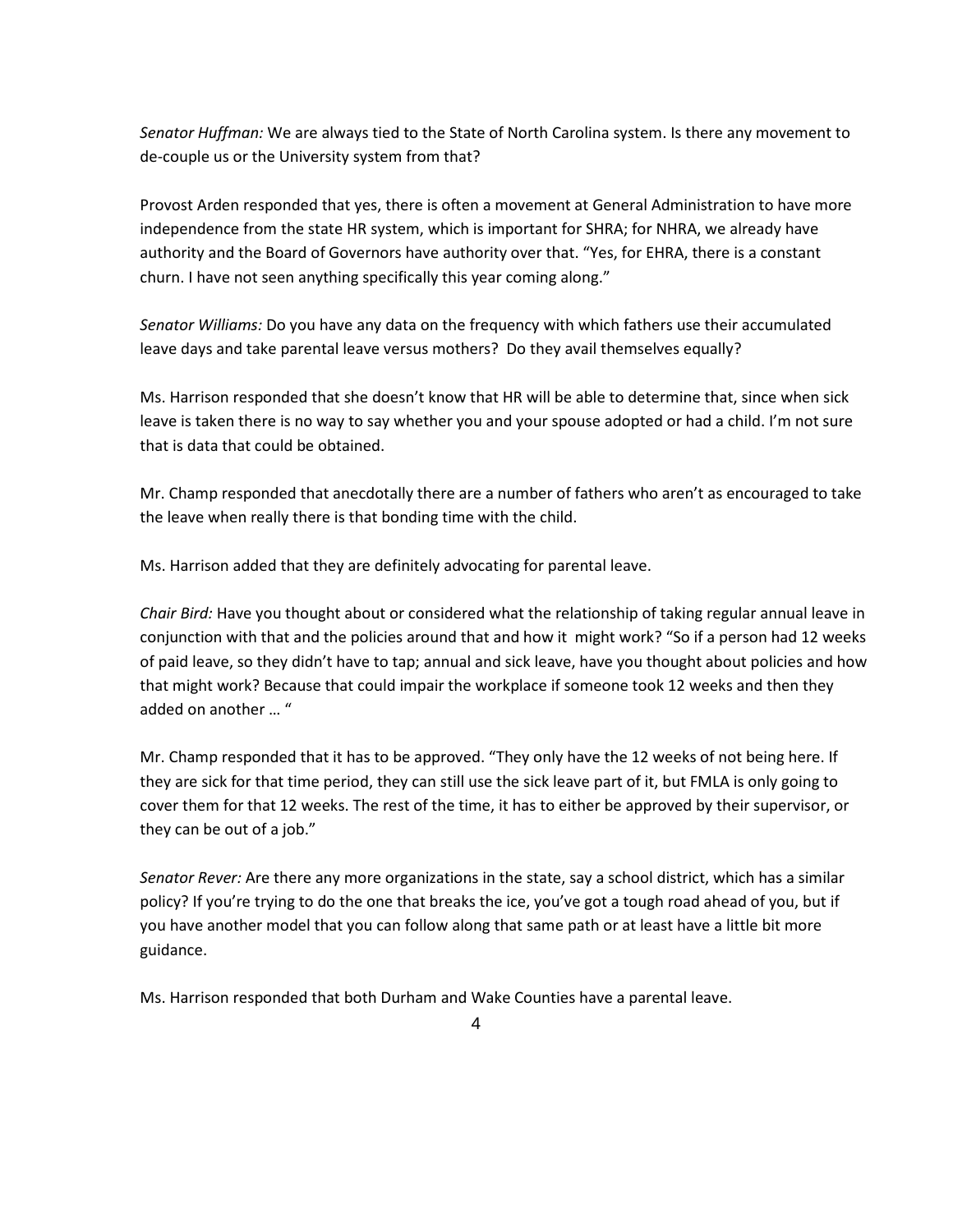*Senator Rever:* I know it's not a great comparison, but if someone else has done the steps ahead of you, then obviously there is a pathway to try and solve the issue.

Ms. Harrison responded that some of our peer institutions are some of the best examples to look at, but at the same time, we have to think about systems that are more similar to ours because a lot of those peer institution can make decisions for their members, whereas we have to go through a system.

*Senator Parker:* If Wake and Durham County can do it, then surely the state of North Carolina can too.

Mr. Champ added that Virginia and Virginia Tech have implemented something.

*Parliamentarian Ash:* Is there a way to get data on how much it costs and what kind of money they set aside for that?

Ms. Harrison responded that it depends on how the policy is designed. It kind of is a mixed bag on how it's done but when we get the task force running and come up with a more clear mechanism of how it would be paid for, then we can do that fiscal analysis.

Mr. Champ added that one of the interesting things that they had discussed was the idea that retention would reduce costs related to recruitment.

*Senator Fath:* Along the lines of how much it costs, and thinking that maybe down the road, helping to develop best practices for departments with nine-month employees on how to deal with costs and covering courses. She has heard many different stories about how this could work, but I think it would be helpful.

**Question posed to the Faculty Senate:** *Can anyone tell us what is the proportion of nine versus twelve month faculty at NC State?*

Provost Arden responded that the vast majority of colleges are on nine-month employment for faculty. "There are a couple of colleges in a couple of areas that have twelve month employment; Veterinary Medicine and Agriculture and Life Sciences have historically had a number of twelve month employees. If I had to guess it's probably at least two-thirds."

Dr. Stewart responded that she wouldn't be surprised if it is two-thirds nine months.

**Question posed to the Faculty Senate:** *Are you interested in this? Is this something that you feel like is*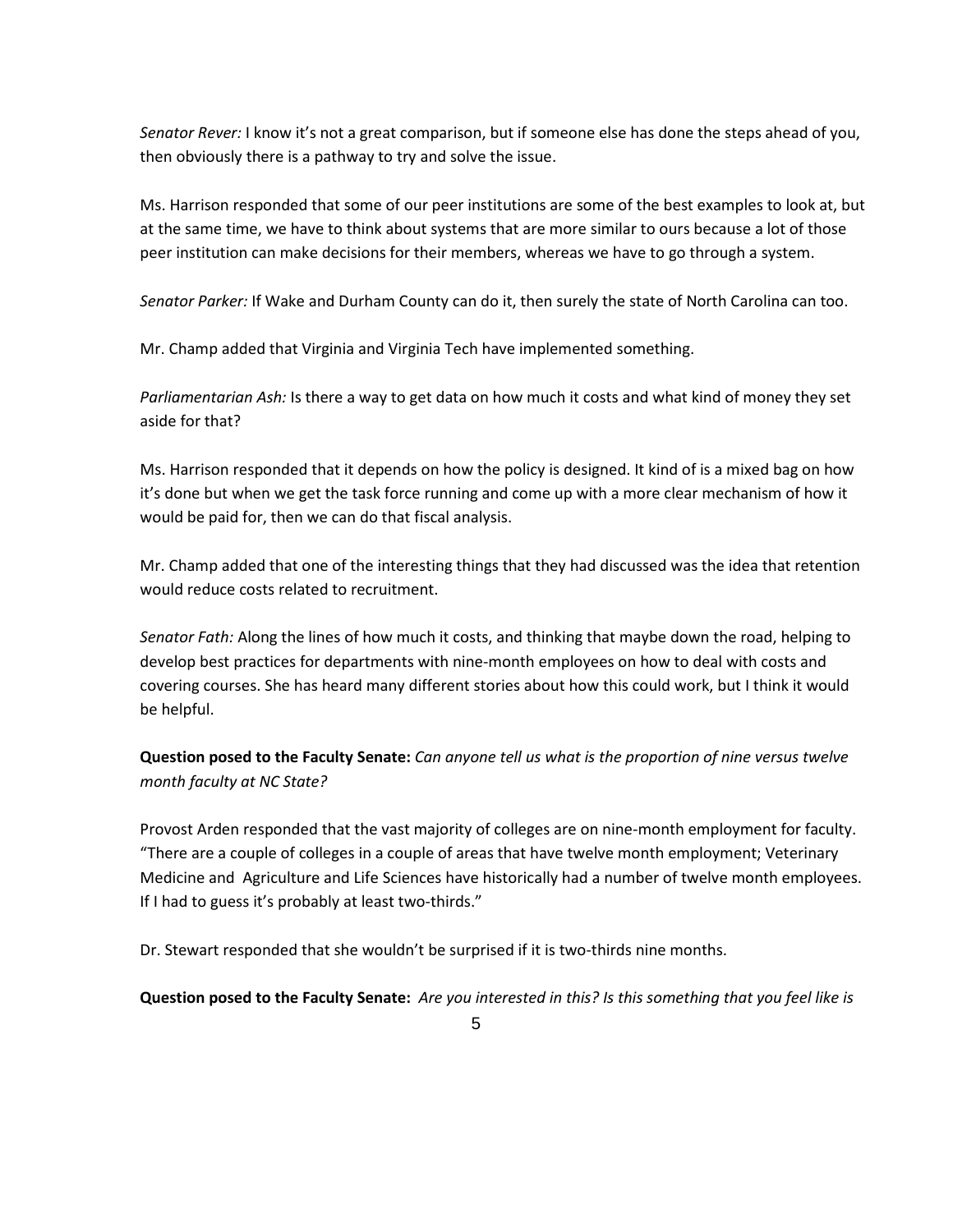#### *something faculty would want to be participating in?*

*Senator Kuzma:* I know the logistics seem overwhelming, but I personally think that this is a very sad conversation that we are having that we can't argue for 12 weeks of leave after you have a kid. To me, it's just a travesty. I wanted to express that. It is daunting, because you've got the state that probably wouldn't support it, you've got the system that's probably not going to support it. So then what can you do? To me, I think the best thing is to lobby for a state law, eventually. It is so daunting. I know at the University of Minnesota I had one child there and got four or six weeks paid leave, back in 2004. I think what NC State and the UNC system is doing is horrible.

Ms. Sauerstrom responded that it is a daunting task and basically we have been doing this for two years. The recommendation that was given to us was to make it a grassroots effort and to work with the other Staff and Faculty Senates across the UNC system to get everybody on board so we have numbers. "As much as I'd like to think we're in the thick of things, we are still at the very beginning stages of things and we know that."

*Senator Berry-James:* At my other institution, I did not have maternity leave. I wonder, if in the campus climate survey, we could add a few questions for faculty and staff as well, that really talk about maternity leave or paid leave for both mother and father. This would help you get good data and then kind of grow from there.

*Provost Arden:* Were there any questions related to this in the recent system-wide survey?

Ms. Sauerstrom responded that no. She added that they had done a very small local focus group at that time and one of the things she came away with was that any given employee's experience will be completely different, based on their supervisor. "Even though there are official policies, it all depends on your supervisor and what they will allow or not. So it is very different for everybody."

*Senator Williams:* You mentioned SAS as the comparator here; how extensive is parental leave in the private sector? This might be something you can use since I imaging most major employers try to offer some type of paid parental leave and this may make it a more persuasive case.

*Chair Bird:* Along the lines of suggestions that came from here, some of these examples you have given that have had a policy in place for a long time might be a good place to look for their cost/benefit analysis is. Our current Board of Governors is very business-oriented, and they will ask for a business case. You will need to have some quantifiable information to be able to point to institutions that have documented and reported how this has served the mission of the organization.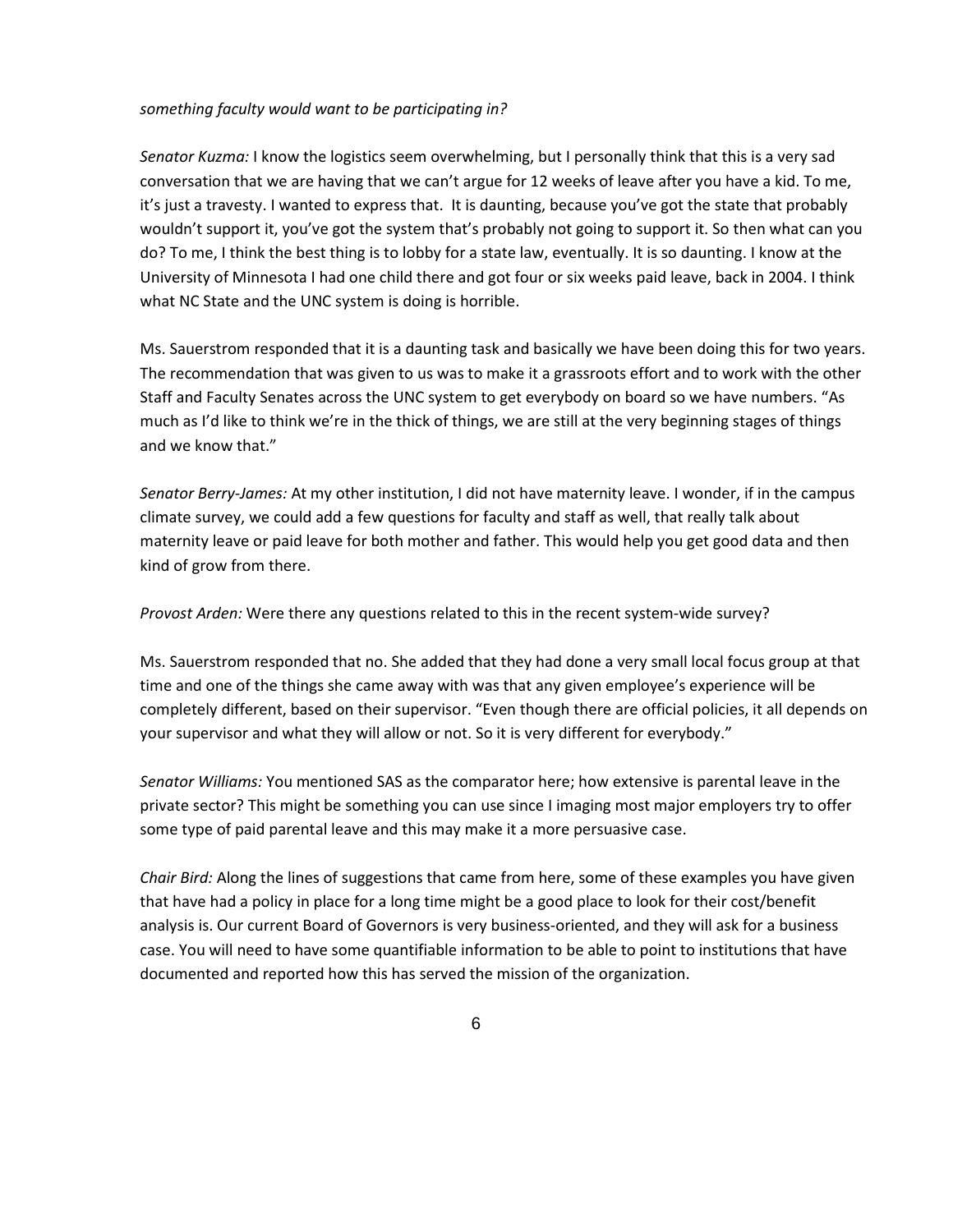*Senator Parker:* It would be interesting to find out or hear about faculty retention and other things and find out how many times family leave or something like this is mentioned in the debriefing or exit survey. That might be very telling. Was this an influence leaving here?

Mr. Champ responded that it is very difficult to get access to private data like this, but perhaps they could obtain a general number.

*Dr. Stewart:* Has there been any discussion these discussions you've had with how any of these proposals would apply to same-sex partners of birth parents? In North Carolina, the wife of a birth mother does not have presumptive parental rights, whereas the husband of the mother does. The wife of a birth mother must actually go through the adoption process before she has parental rights. So my concern is that the wife of a birth mother would be able to be excluded from parental leave on the grounds that she is technically, by North Carolina law, not a parent.

Mr. Champ responded that he had a conversation with HR regarding this topic and learned that even not married, but a domestic has "in local parentis" status, and even that qualifies for our policy here. So those elements apply.

*Senator Berry-James:* I am also interested in creating alternative policies. For example, at NC State, the current practice is that maybe it depends on what department you're in, if you're a faculty member. Maybe some departments would have a "no teaching semester," knowing that he or she is going to have a baby. So those on the surface seem really unfair, but we could have alternative assignment so that people would have an opportunity to work at home if they have run out of leave, or different kinds of things that we could do in the university environment to help out our colleagues.

*Senator Huffman:* What about comp time? How can that be applied here?

Mr. Champ responded that it is their understanding that they still have exhausted all leave, and that may fall under the same bucket. Some not eligible for comp time.

Ms. Sauerstrom added that it comes back to depending on the department.

*Chair Bird:* I don't think that EHRA can build up comp time. That would only apply to SHRA.

Ms. Harrison asked that if this body is in favor of this kind of policy or maybe needs to have more discussion on this, what would be the next steps? We are looking to get support from our faculty and we would like to know if there is a way to go forward with that and what would make sense on your end?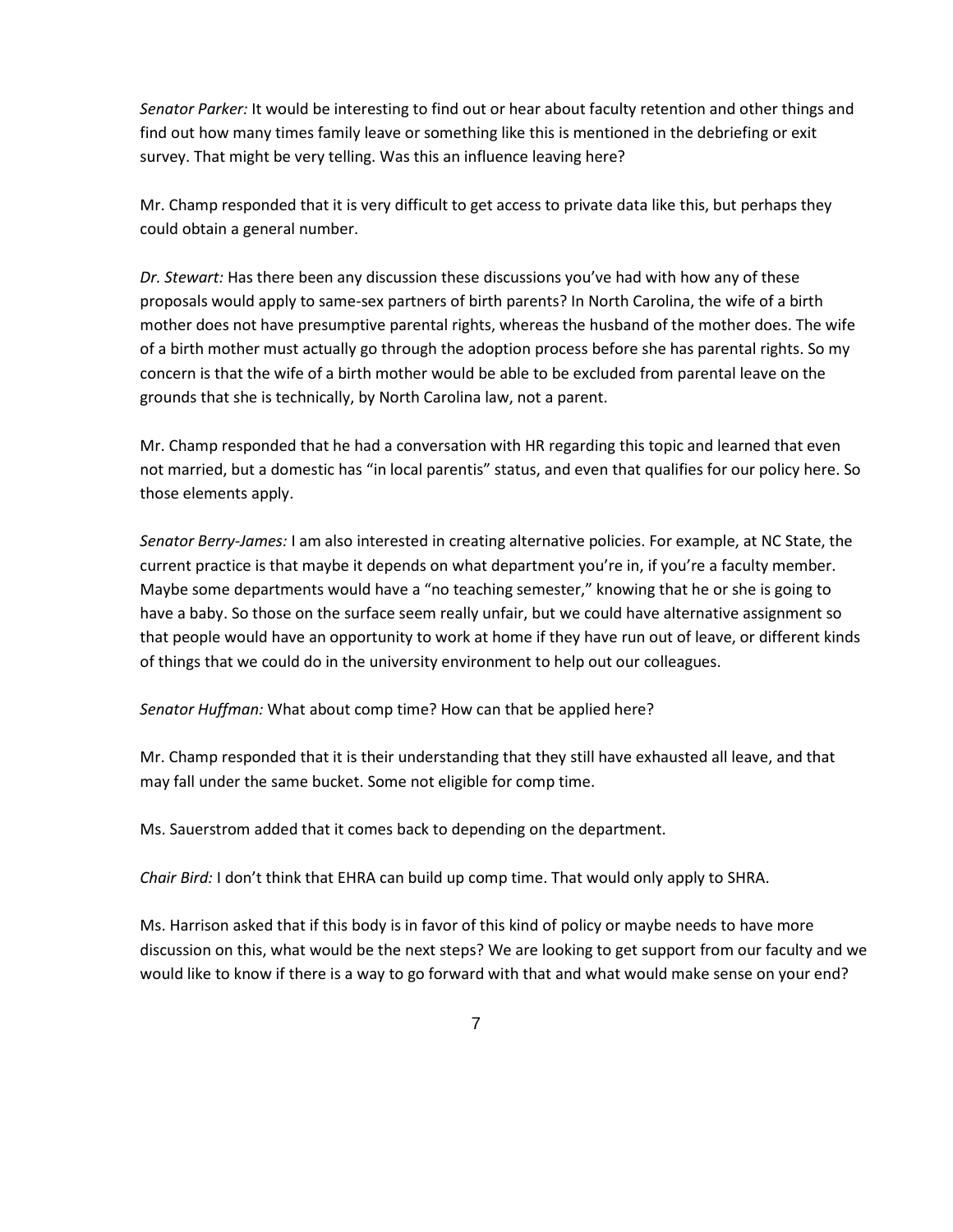*Senator Williams:* I would suggest that we take this to Faculty Assembly.

*Chair Bird:* We can take this to the Chair of the Faculty Assembly and provide them with the prospectus, along with your contact information so it can be considered by the Executive Committee as to if and when to invite you to the Faculty Assembly. I think you will hear at Faculty Assembly the same thing – to build a case with quantifiable information. If we say it's the right thing to do and it helps families, that won't carry any weight. The stories are compelling but you're still going to need the data.

Ms. Sauerstrom responded that the task force is where we will develop more of the detail. We welcome any support of that effort.

*Senator Berry-James:* People need to know what happens to faculty and staff when they are having a baby. These stories are important. This is really hard. I think you could quickly put out a Qualtrex to get stories as a back-up to the data. The stories are important as well. Moves me in a meaningful way.

*Chair Bird:* You might also want to look at military policy. They have alternative duty assignment and have a strong emphasis on family-friendly policy. Perhaps look at the Department of Defense for that information.

*Senator Williams:* Show them this is an important recruiting tool as well.

*Parliamentarian Ash:* Chair Bird, do you think it would be appropriate to consider a resolution of support from the Faculty Senate?

*Senator Havner:* The Executive Committee should prepare a resolution in support and then bring it to the Faculty Senate, which would likely have a strong vote in favor of this before going to the Faculty Assembly.

*Chair Bird:* We will take it to Executive Committee regarding the resolution

## **7. Old and New Business** – *Carolyn Bird, Chair of the Faculty*

### a. Faculty Assembly Update – Synopsis of activities

Chair Bird provided an update and points of interest, as well as a broad overview of some of the things that are happening with the UNC Faculty Assembly: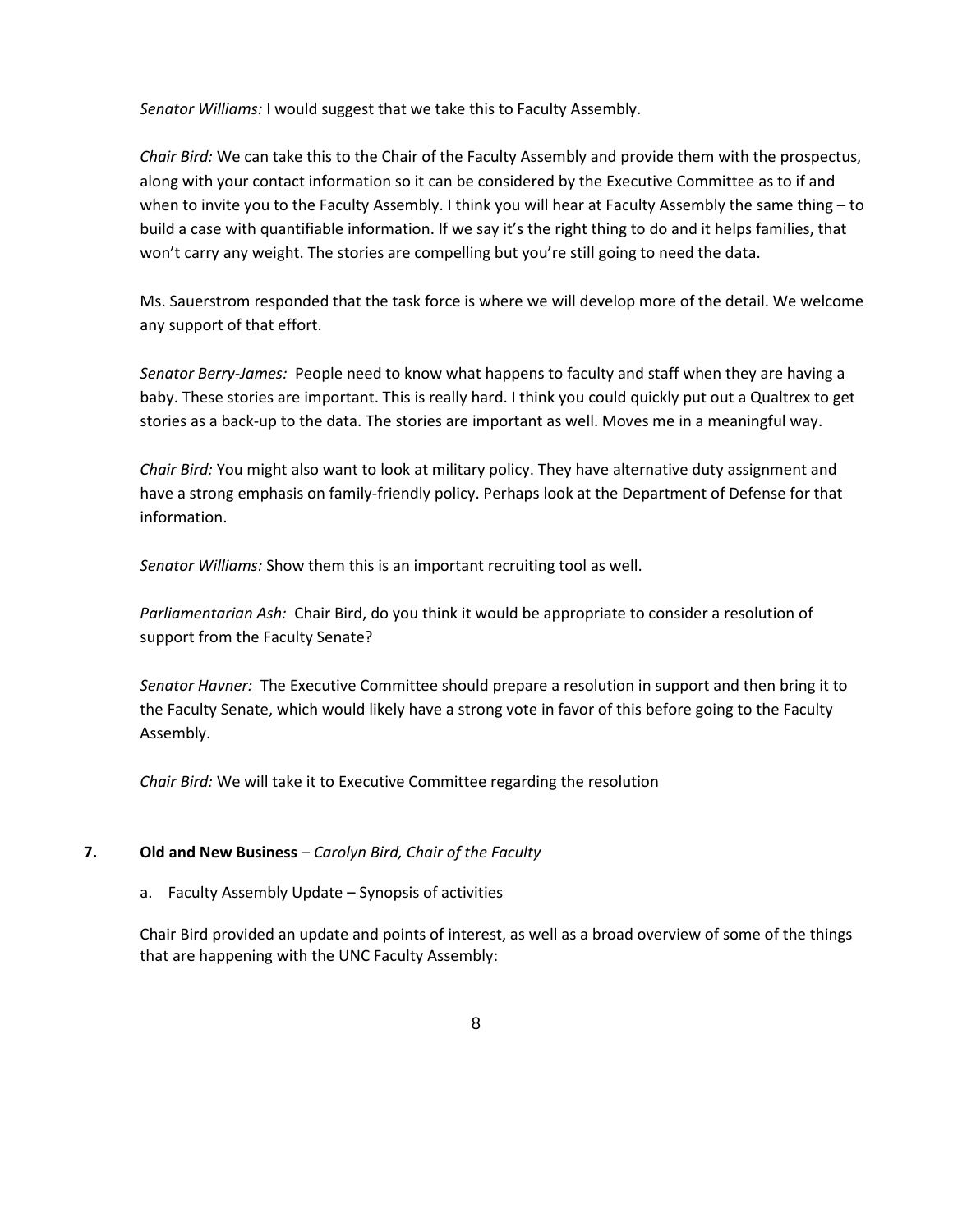- There is no additional information regarding Margaret Spellings departure other than what has been seen in the media.
- There is a new Chair of the Faculty Assembly and we are approaching things a little differently. With the first meeting in September, we talked about the role of the Faculty Assembly and how the Faculty Assembly could have more meaningful communication efforts. Those efforts will include letters to the president, the chair of the Board Governors, as well as members of the Board of Governors, and requesting meetings with appropriate leaders. The use of resolutions and letters to the editor will be used more sparingly.
- The Chair of the Faculty Assembly now presents to the Board of Governors at every other meeting and serves on the Educational Planning and Promotion and Tenure Board of Governors Committees.
- We also have various Executive Committee members who are attending Board of Governors committee meetings and participating in various capacities with those committees.
- Additional items of note include the further reduction of the membership of the Board of Governors from 28 to 24 in spring 2019. The legislature will decide who will stay and who will leave.
- President Spellings noted that the number of meetings for the Board of Governors has increased from six to ten meetings and that they are also working on Chancellor searches and how to have more faculty engagement in that process.
- In the October meeting, it was announced that the new Chancellor search process has been approved. "At the Search chair's discretion, faculty would be involved with the final three candidates and would have to sign a confidentiality agreement to be a part of that process." Additionally, it was noted that there is to be less involvement by the Board of Governors in the Chancellor selection process.
- The Board of Governors is looking at delegating more responsibility to the Board of Trustees on the campuses, and one of those items is the policy related to faculty appeals. Currently those go up to the Board of Governors and they are looking at having that process stop with the Board of Trustees at each institution.
- Harry Smith, Chairman of the UNC Board of Governors, spoke to the Faculty Assembly and stated that the Board of Governors is "a policy machine, but not a management machine." He stated that they are going to pull back from being involved in the day-to-day operation of the University and their focus will be on how can the UNC system be positioned for long-term sustainability and success. He noted that we have several issues we need to look at, such as repair and renovation of facilities; a lot of campuses have boarded-up buildings. Additionally, developing a robust online presence is a focus as well. He acknowledged that the 17 institutions have distinct strategies and educational purposes in the system.